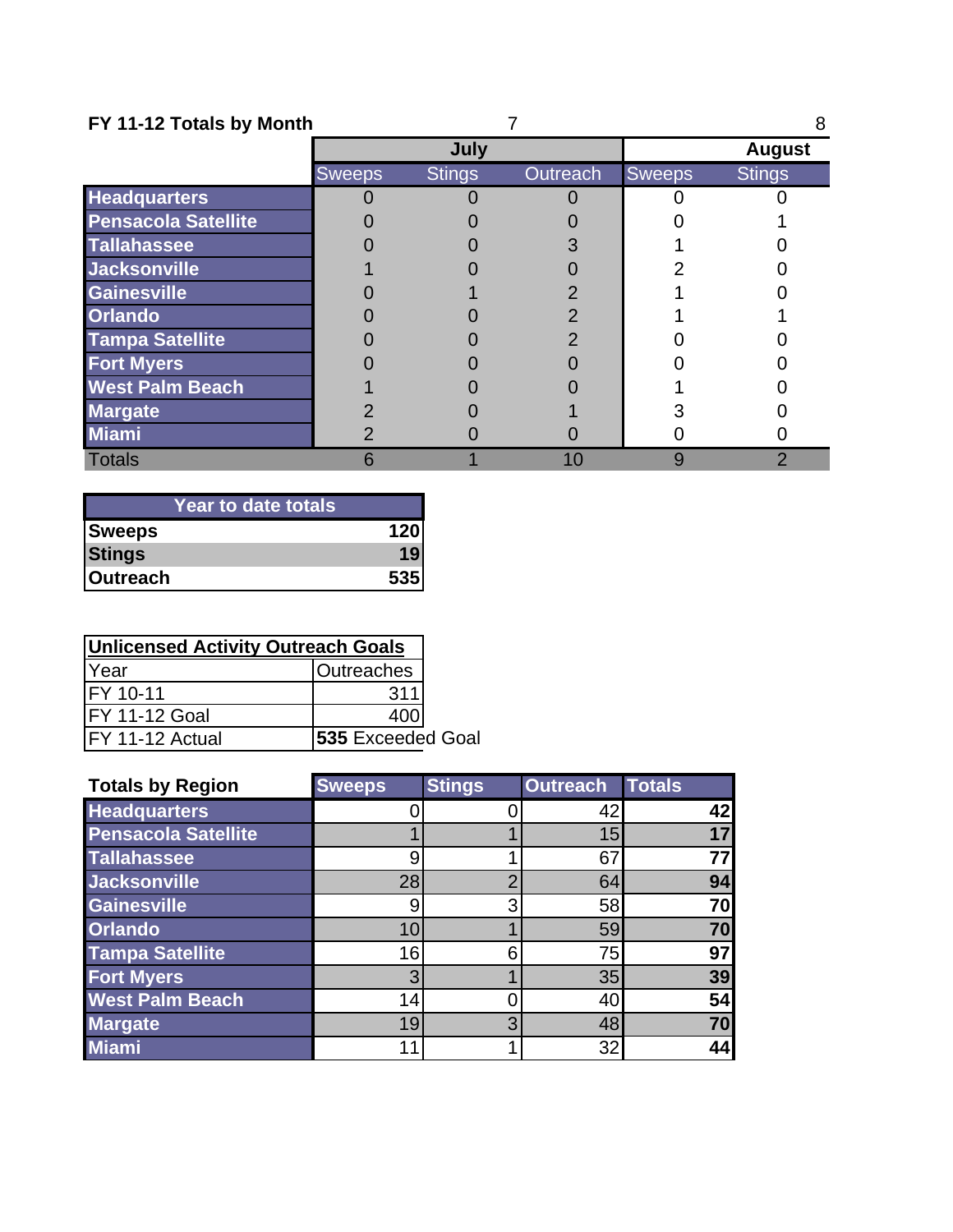|          |        | <b>September</b> |                 |   | October       |                        | <b>No</b> |
|----------|--------|------------------|-----------------|---|---------------|------------------------|-----------|
| Outreach | Sweeps | <b>Stings</b>    | Outreach Sweeps |   | <b>Stings</b> | <b>Outreach Sweeps</b> |           |
|          |        |                  |                 |   |               |                        |           |
|          |        |                  |                 |   |               |                        |           |
|          |        |                  |                 |   |               |                        |           |
| 5        |        |                  |                 |   |               | 5                      |           |
|          |        |                  |                 |   |               |                        |           |
|          |        |                  |                 |   |               |                        |           |
|          |        |                  | 5               |   |               |                        |           |
|          |        |                  |                 |   |               |                        |           |
|          |        |                  |                 |   |               |                        |           |
|          |        |                  |                 |   |               |                        |           |
|          |        |                  |                 |   |               |                        |           |
| 13       | 8      |                  | 28              | 8 |               | 28                     |           |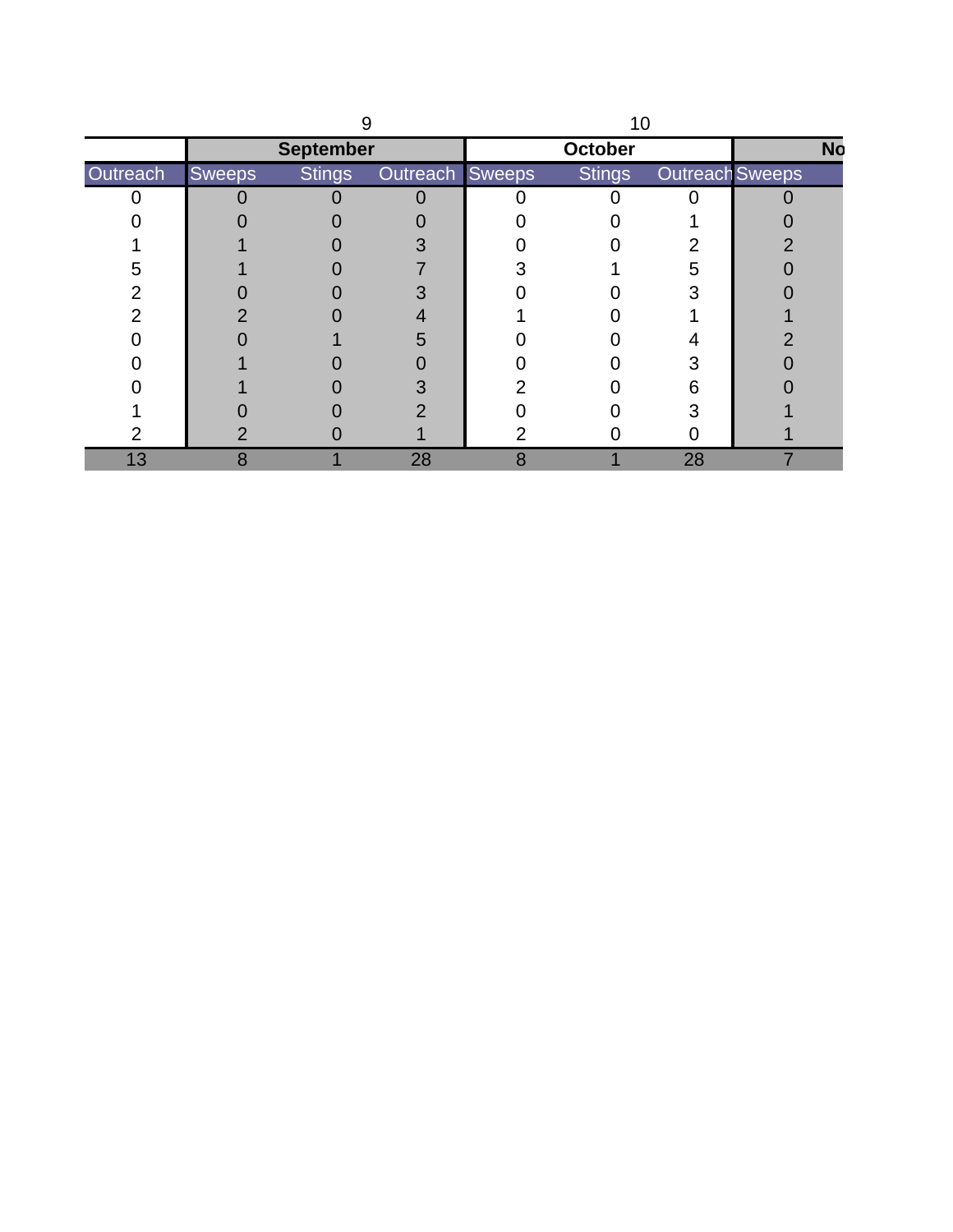|                |                        | 12              |    |    |                |                                        |    |
|----------------|------------------------|-----------------|----|----|----------------|----------------------------------------|----|
| vember         |                        | <b>December</b> |    |    | <b>January</b> |                                        |    |
| <b>Stings</b>  | <b>Outreach Sweeps</b> | <b>Stings</b>   |    |    |                | Outreacl Sweeps Stings Outreach Sweeps |    |
|                |                        |                 |    |    |                |                                        |    |
|                |                        |                 |    |    |                |                                        |    |
|                | 5                      |                 |    |    |                |                                        |    |
|                |                        |                 |    |    |                |                                        |    |
|                |                        |                 |    |    |                |                                        |    |
|                |                        |                 |    |    |                |                                        |    |
|                |                        |                 |    |    |                |                                        |    |
|                |                        |                 |    |    |                |                                        |    |
|                |                        |                 |    |    |                |                                        |    |
|                |                        |                 |    |    |                | 6                                      |    |
|                |                        |                 |    |    |                |                                        |    |
| $\overline{2}$ | 27                     |                 | 17 | 12 | 2              | 25                                     | 14 |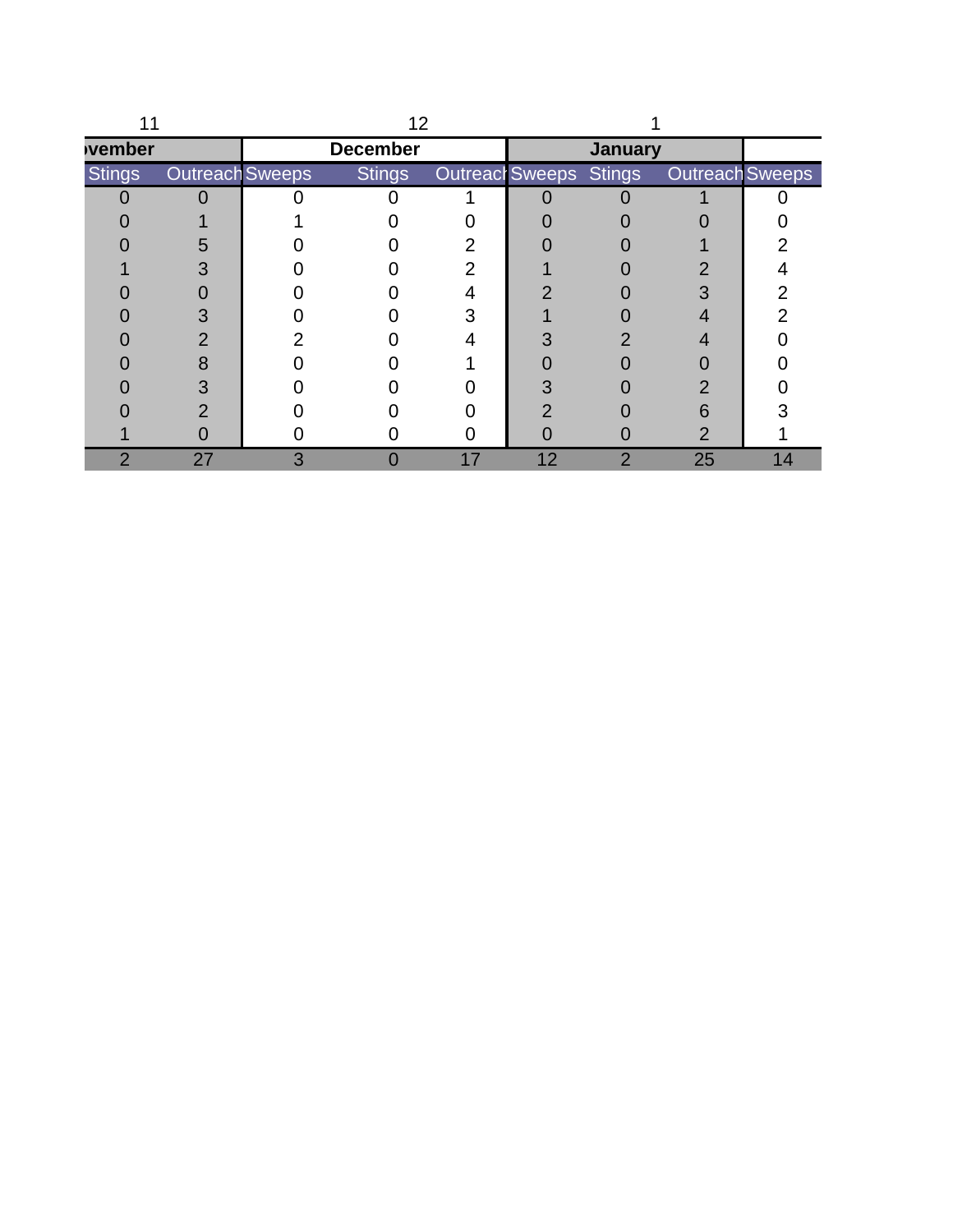| <b>February</b> |                               |    | <b>March</b> |                               |    | <b>April</b>   |                 |    |
|-----------------|-------------------------------|----|--------------|-------------------------------|----|----------------|-----------------|----|
| <b>Stings</b>   | <b>Outreach Sweeps Stings</b> |    |              | <b>Outreach Sweeps Stings</b> |    |                | Outreach Sweeps |    |
|                 | g                             |    |              |                               |    |                | ∩               |    |
|                 |                               |    |              |                               |    |                |                 |    |
|                 |                               | 2  |              |                               |    |                |                 |    |
|                 |                               | 5  |              |                               |    |                | 6               | h  |
|                 | 6                             |    |              | 14                            |    |                | 10              |    |
|                 | 5                             |    |              | 8                             |    |                |                 |    |
|                 | 3                             |    |              | 16                            |    |                | 13              |    |
|                 | $\overline{2}$                |    |              | 9                             |    |                | 5               |    |
|                 | 9                             |    |              |                               |    |                |                 |    |
|                 | 2                             |    |              |                               |    |                |                 |    |
|                 | З                             |    |              | כי                            |    |                | 2               |    |
| 5               | 55                            | 17 | O            | 78                            | 11 | $\overline{2}$ | 55              | 17 |